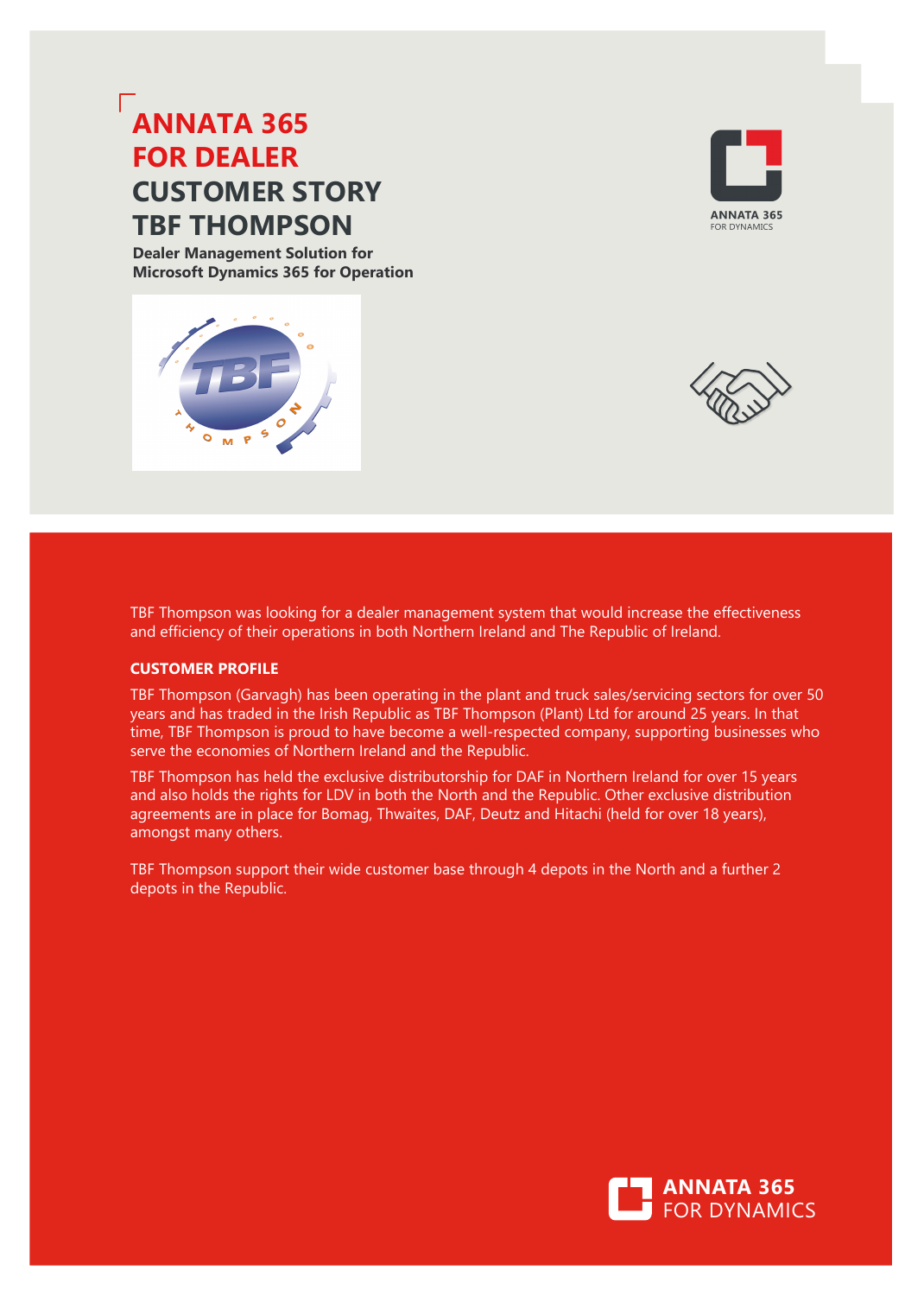**ANNATA 365** FOR DYNAMICS **-** DEALER **-** DEALER CUSTOMER STORY **-** TBF THOMPSON

## **SITUATION**

The Northern operation was running a heavily modified version of Equiplan on HPUX to manage the business. In the Republic, the business was being run on an inadequately supported basic accounting/ inventory system. The DEC MicroVAX based system was being used in conjunction with many manual processes. The two systems were being run independently of each other. The original business objectives for implementing a new dealer management solution were to:

- Take advantage of improvements in technology and systems;
- Reduce the amount of duplication (keyed and manual);
- Provide managers with an informative, easy-to-use overview of the business;
- Provide key functional and performance indicators, such as labour efficiency and productivity;
- Provide consolidation of Group results and increase their visibility across TBFT Companies;
- Improve parts availability and first pick percentage;
- Facilitate connectivity to third party systems (especially DAF);
- Move to a system that is flexible enough to cope with future business needs.

## **SOLUTION**

TBF Thompson embarked on a detailed analysis of their current procedures and began by identifying changes that could be made to improve their operations. They sought a solution that would match up to their operational needs, as well as supporting an innovative approach to the way they wished to do business in the future.

Ultimately, they were looking for a solution that would enable them to continue to offer exceptional levels of customer service. After a careful and detailed selection process, TBF Thompson chose Annata and the Annata Dynamics DMS solution for Microsoft Dynamics AX.

#### **IMPLEMENTATION**

The approach took the form of a rapid implementation pilot at the Dublin depot, followed shortly afterwards by the Galway depot. A period of review then followed, before moving on to the depots located in Northern Ireland. This method allowed for an increased input from all areas of the business ahead of the roll out into the more complex operations in the North.

The implementation team was selected by the steering group and included full time project managers from both TBF Thompson and Annata. The two project managers built a solid relationship and worked closely together to ensure that any issues were fully investigated and quickly resolved to minimize delays in the overall project timetable. The team also included a data lead and an inventory expert. A senior manager from the Dublin depot completed the TBF Thompson element of the team.

Involvement by these key decision makers was essential to the success of the overall implementation. This ensured that there was no delay in making alterations to the set-up of the system, or in making changes to the business operations to take advantage of useful features within the Annata Dynamics DMS solution.

**The Annata consultants are highly skilled, professional people with an indepth knowledge and understanding of the business processes within our industry'"**

**Ruth McBride, Business Systems Manager, TBF Thompson**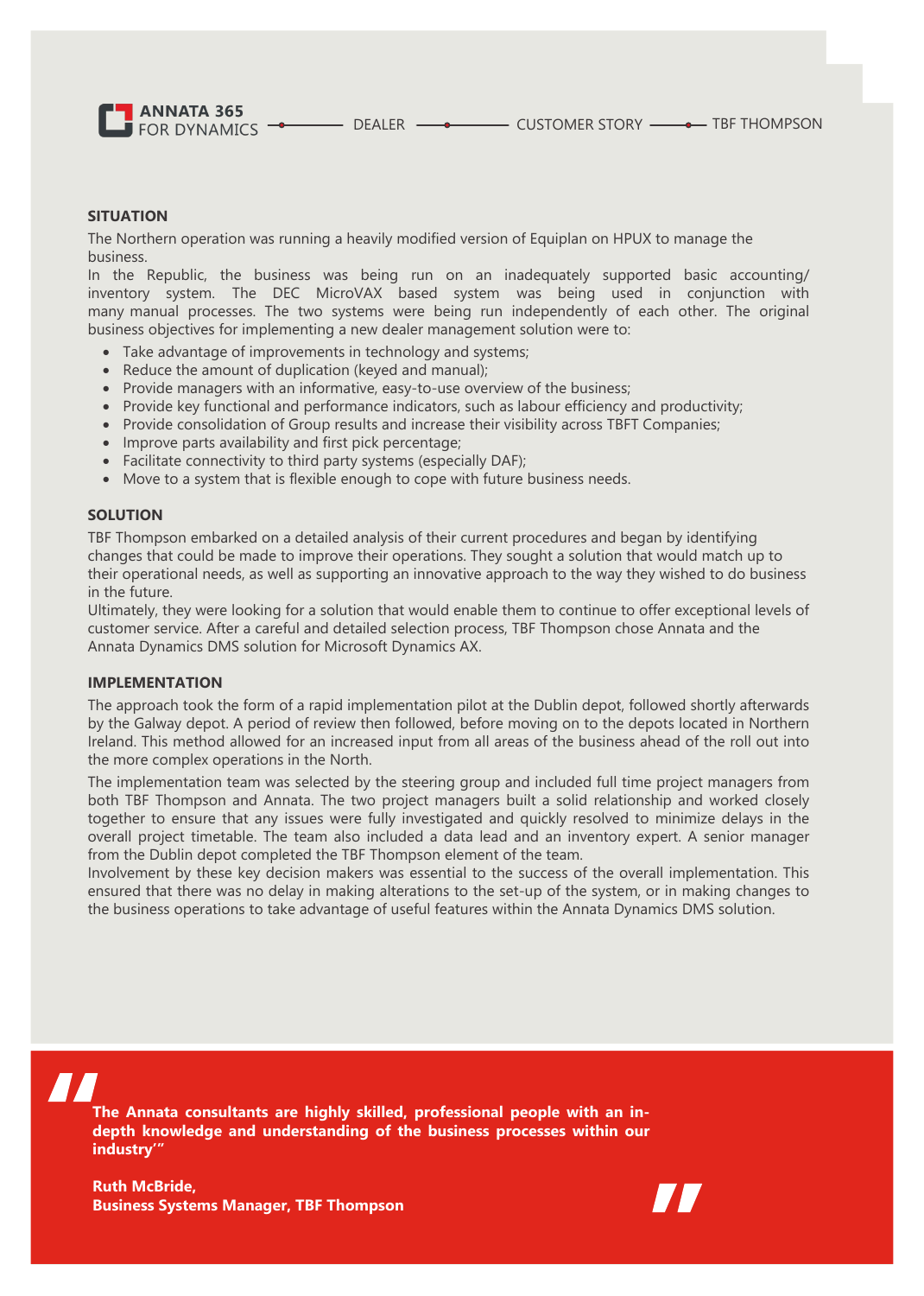**ANNATA 365** FOR DYNAMICS  $\overline{\phantom{a}}$ 

## **SYSTEM SETUP**

A detailed analysis of each of the key business processes was carried out. These reviews took place with members of the project team and also included the key users for each of the process areas. This ensured that everyone was fully aware of any potential impact on both the business and the end customer.

The system configuration detail was agreed as the sessions progressed, allowing the up-dated version to be immediately delivered to the key users for testing. This ensured that any issues were addressed quickly, allowing the team to move on to the next business process area. Parallel to the review/setup/testing work, another team worked on data to ensure that real

information could be used during the testing sessions. Any issues found in relation to the data could also be highlighted by the data owners, allowing for speedy correction.

Ahead of the pilot go live, key team members from the depots in Northern Ireland were kept informed regarding progress, to ensure that they were fully involved. They were also invited to attend familiarity sessions so that they could get some hands on experience of the setup of the Annata Dynamics DMS solution. This approach greatly assisted with the implementation in the North.